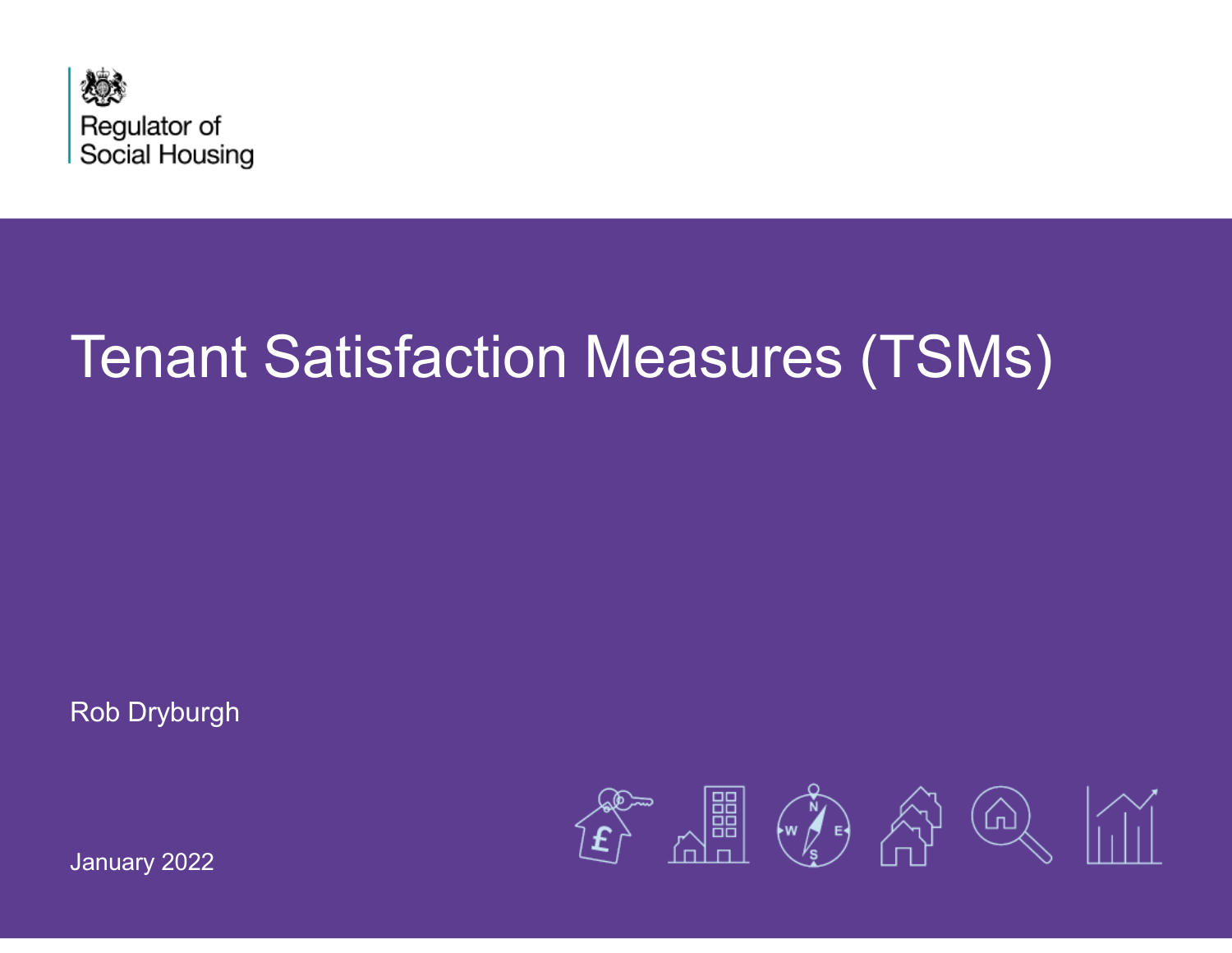## **Introduction**

- $\mathcal{L}_{\mathcal{A}}$  Just over a year ago Government published the social housing white paper –*The Charter for Social Housing Residents*
- $\mathcal{L}^{\mathcal{L}}$  Since then we have been working to develop our approach to new consumer regulation
- **We have set out three tests for consumer regulation** 
	- $\mathbb{R}^n$ Making a meaningful difference to tenants
	- $\mathbb{R}^n$ Deliverable by social landlords
	- $\mathcal{L}_{\mathcal{A}}$ Regulatable by us
- $\mathcal{L}_{\mathcal{A}}$ We are focusing on four main areas:
	- $\mathcal{L}_{\mathcal{A}}$ Principles and outcomes
	- $\mathcal{L}_{\mathcal{A}}$ New consumer standards
	- $\Box$  Our consumer regulation approach e.g. consumer inspections, desk top reviews
	- **Tenant satisfaction measures (TSMs)** F.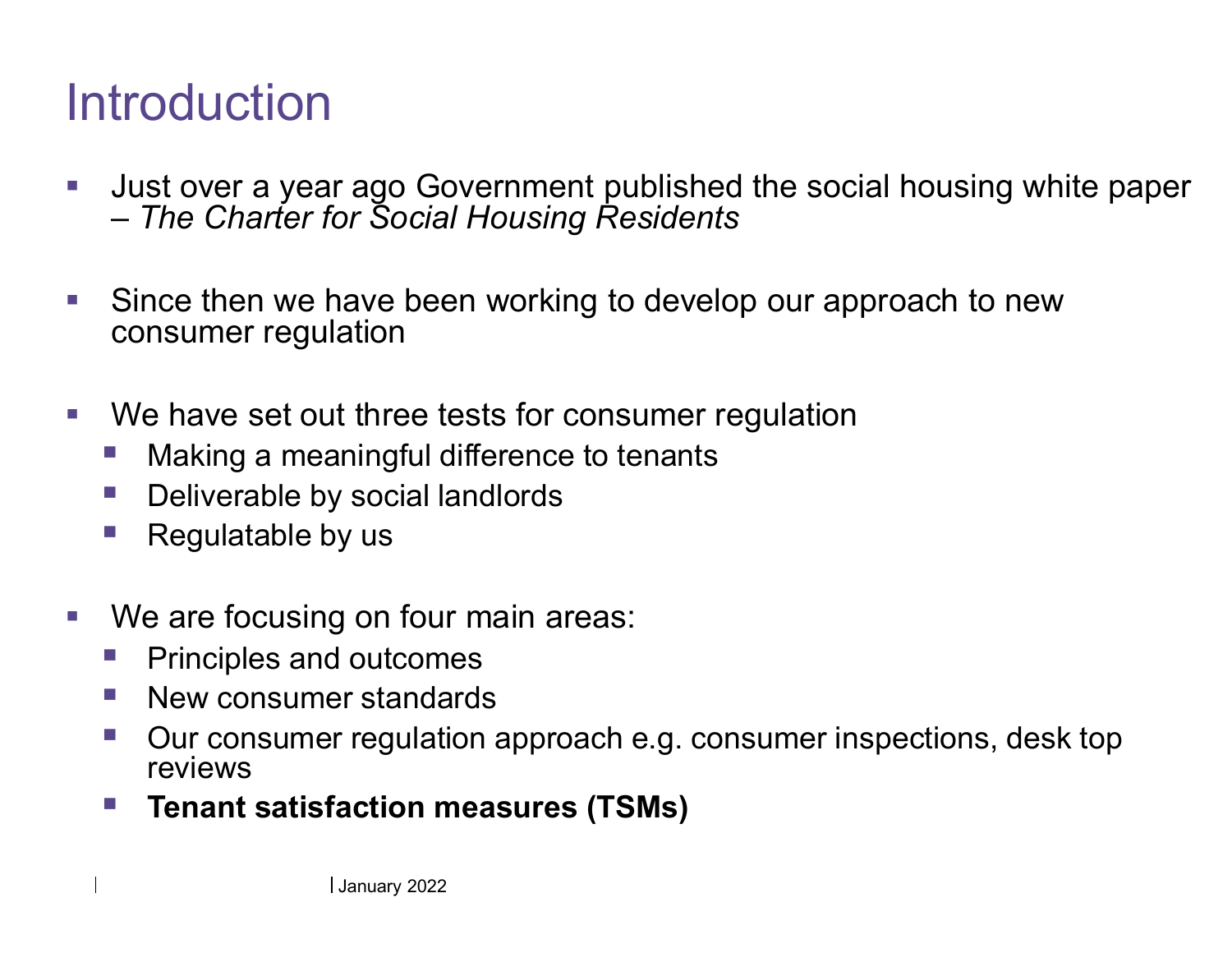## Background to TSMs

- $\bullet$  The White Paper asks us to bring in a set of tenant satisfaction measures which should:
	- let tenants see how well their landlord is doingand
	- give us an idea of which landlords might need to improve things for their •tenants
- $\bullet$  The TSM should follow these themes:
	- •Keeping properties in good repair
	- $\bullet$ Maintaining building safety
	- Effective handling of tenants' complaints $\bullet$
	- Respectful and helpful tenant engagement  $\bullet$
	- •Responsible neighbourhood management

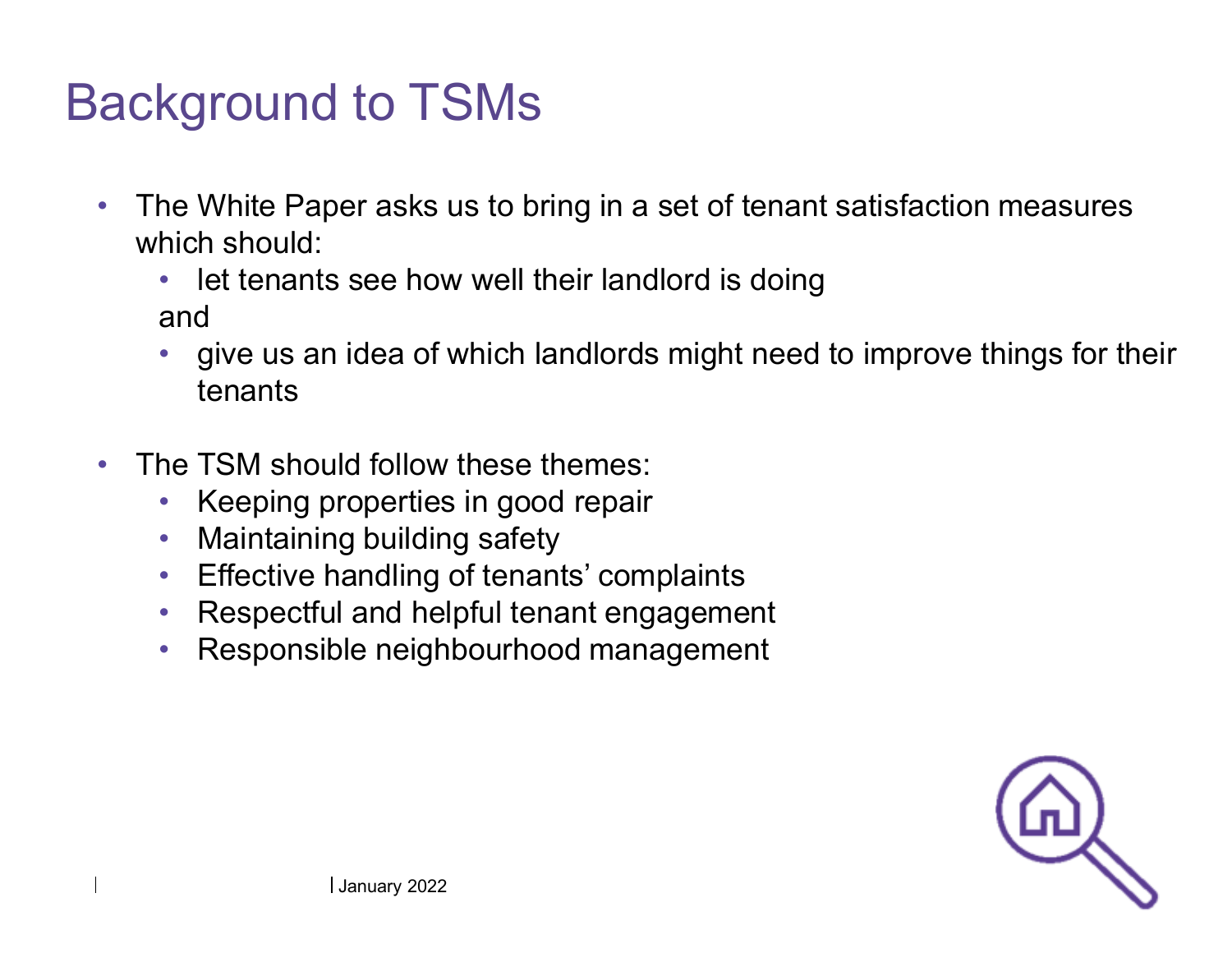### Preparatory work

- • Work has focused on:
	- $\bullet$  Establishing an evidence base (what is used already in sector, what works and current requirements)
	- $\bullet$  Seeking to define terms and minimise inconsistencies and differences in meanings
	- $\bullet$  Considering existing regulatory information, including what is already collected in returns
	- $\bullet$  Balancing comparability of results against principle of co-regulation and burden on providers
	- $\bullet$ Testing proposals with stakeholders including tenants

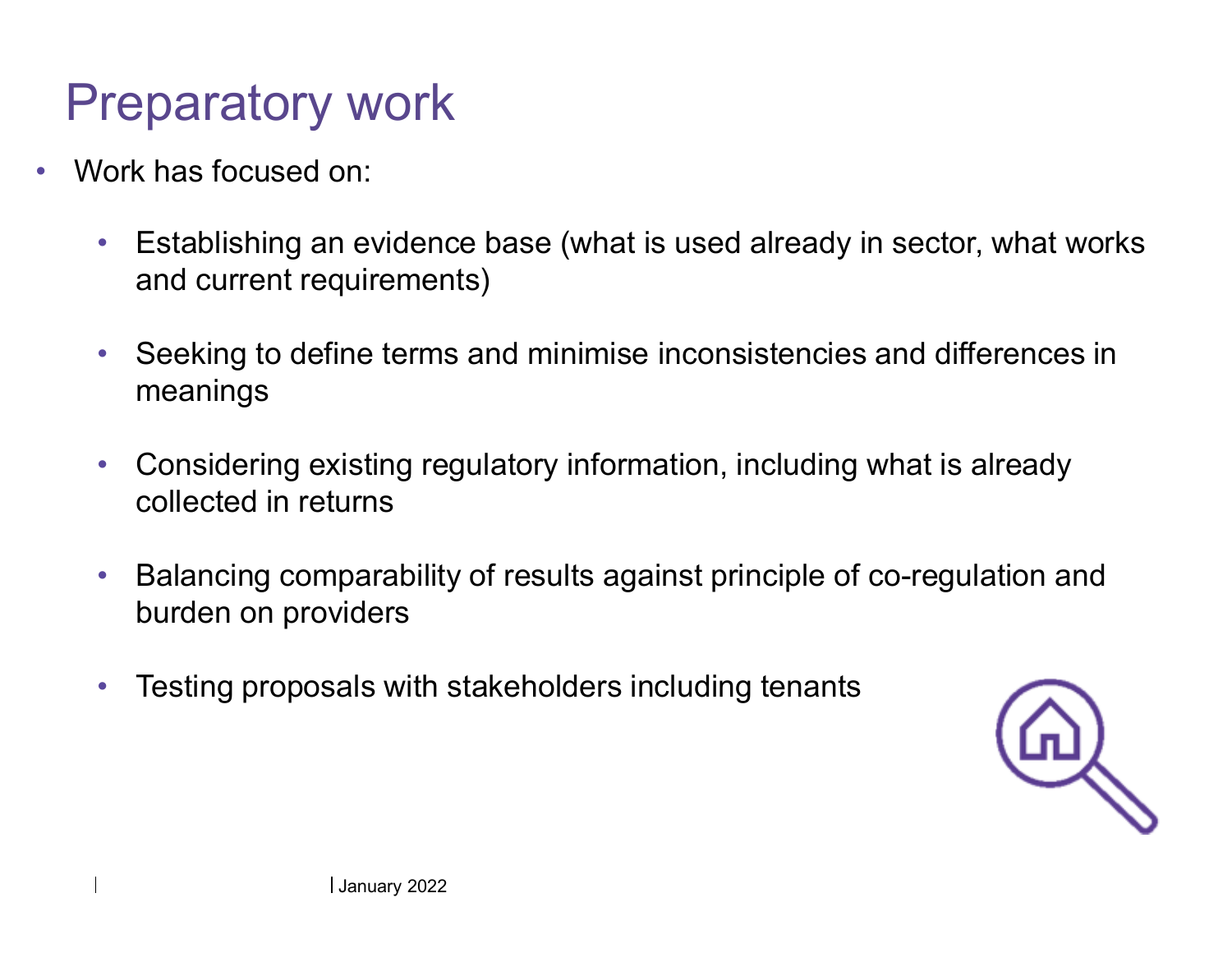## Principles for TSMs

| <b>Relevant</b>    | To the dual aims of the White Paper<br>٠                                                                                                                 |
|--------------------|----------------------------------------------------------------------------------------------------------------------------------------------------------|
| <b>Accurate</b>    | Well-defined<br>п<br>Comparable<br>п<br>Sound survey methodology<br>п<br>Objective<br>п<br>Limited scope for gaming<br>п<br>Verifiable<br>$\blacksquare$ |
| <b>Responsive</b>  | Avoids perverse incentives<br>٠<br>Attributable<br>٠<br>Timely<br>п                                                                                      |
| <b>Deliverable</b> | Cost effective<br>$\blacksquare$<br>Ease of data collection<br>$\blacksquare$                                                                            |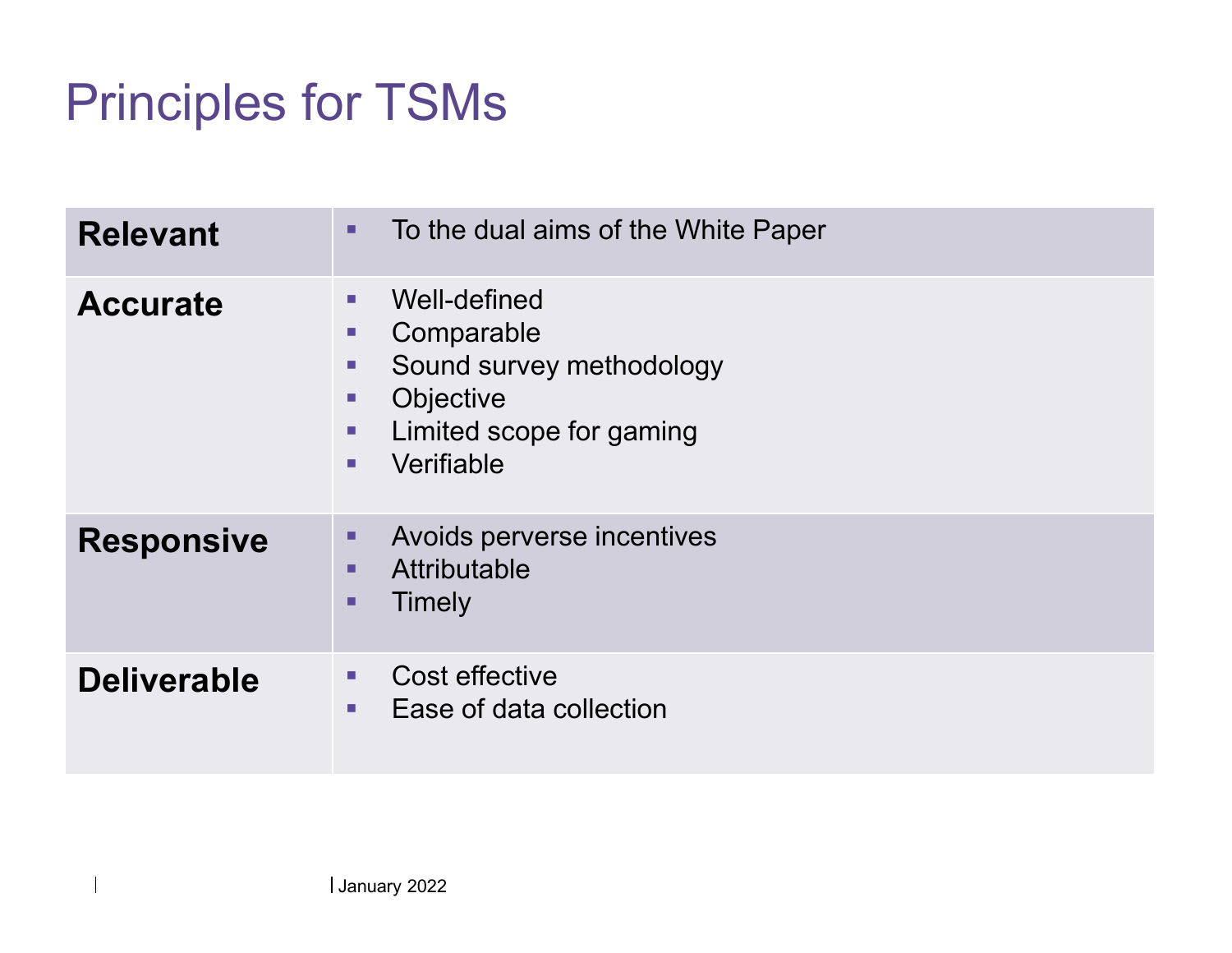#### Draft TSM Standard

Providers would be required to:

- Collect information relating to their performance against the TSMs
- $\mathcal{L}_{\mathcal{A}}$  Annually publish their performance against the TSMs, including how they have met our requirements
- $\mathcal{L}_{\mathcal{A}}$  Annually submit information relating to their performance against the TSMs to us
- Ensure that the information is an accurate, reliable, valid, and transparent reflection of their performance against the TSMs

Wording and format is an interim position which will be subject to review as part of a review of the consumer standards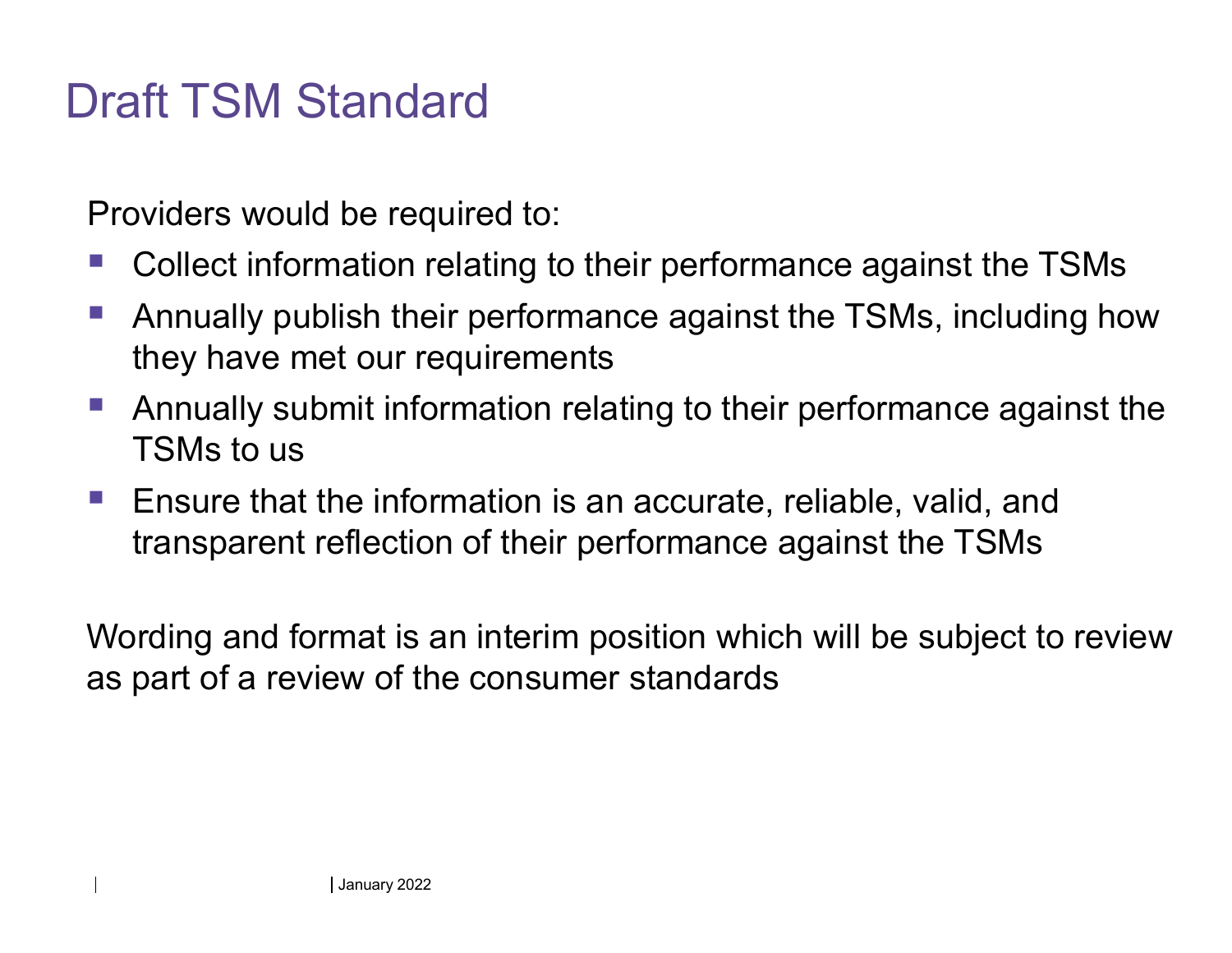#### Draft TSMs (1/3)

| <b>Theme</b>                                   | <b>TSM</b>                                                                                                                                                                      |
|------------------------------------------------|---------------------------------------------------------------------------------------------------------------------------------------------------------------------------------|
| <b>Overall</b>                                 | • Satisfaction with overall service                                                                                                                                             |
| <b>Keeping</b><br>properties in good<br>repair | • Homes that do not meet DHS<br>• Repairs completed within target<br>timescale<br>• Satisfaction with repairs<br>Satisfaction with time taken to complete<br>most recent repair |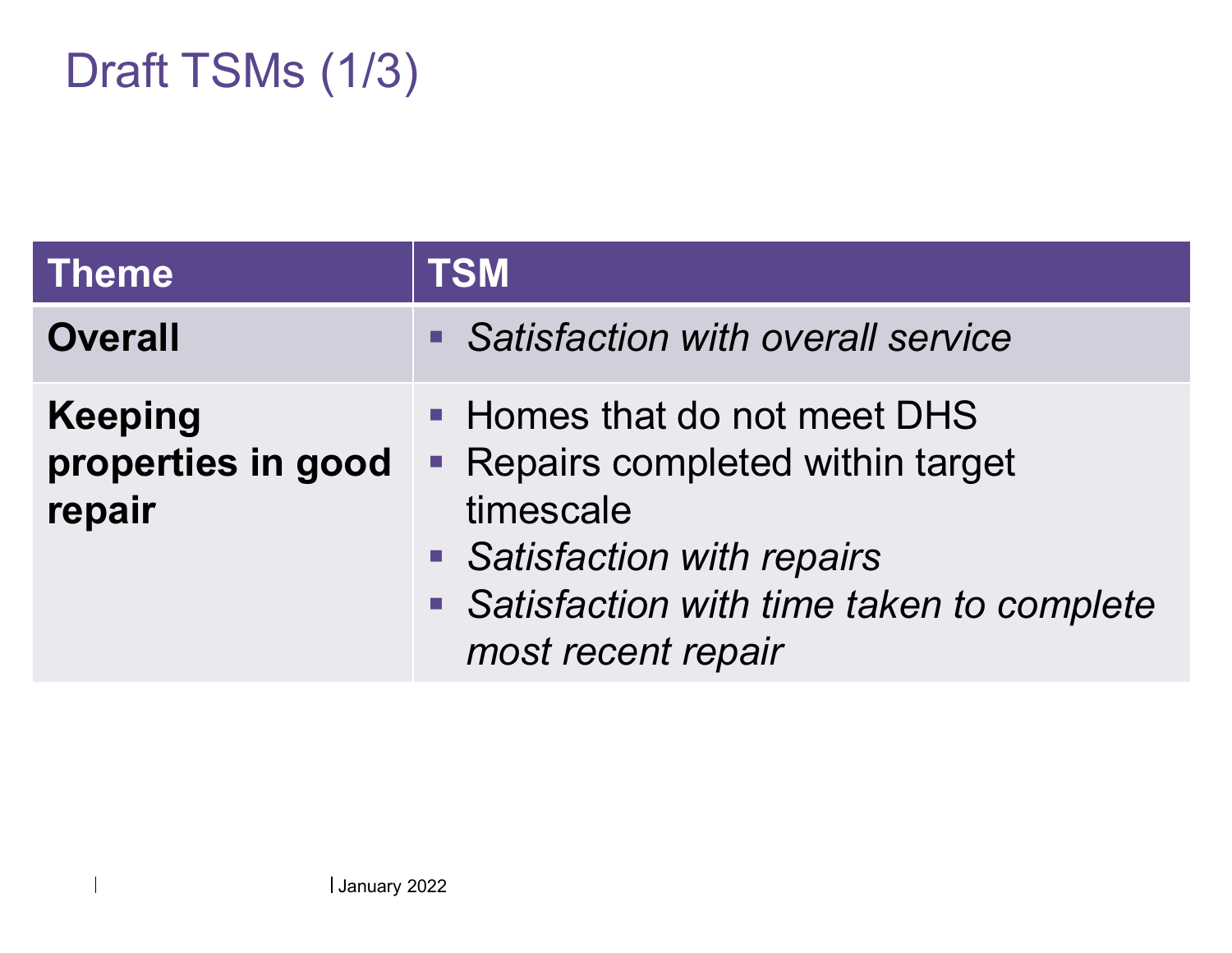## Draft TSMs (2/3)

| <b>Theme</b>                                  | <b>TSM</b>                                                                                                                                                                                                                                                        |
|-----------------------------------------------|-------------------------------------------------------------------------------------------------------------------------------------------------------------------------------------------------------------------------------------------------------------------|
| <b>Maintaining</b><br>building safety         | <b>Gas safety</b><br><b>Fire safety</b><br><b>Asbestos safety</b><br>$\blacksquare$<br><b>Water safety</b><br>Lift safety<br>$\blacksquare$<br>Satisfaction that home is well maintained<br>$\blacksquare$<br>and safe to live in                                 |
| <b>Effective</b><br>handling of<br>complaints | Number of complaints received<br><b>Complaints responded to within Complaint</b><br><b>Handling Code timescales</b><br>Satisfaction with the landlord's approach to<br>$\blacksquare$<br>handling of complaints<br>Tenant knowledge of how to make a<br>complaint |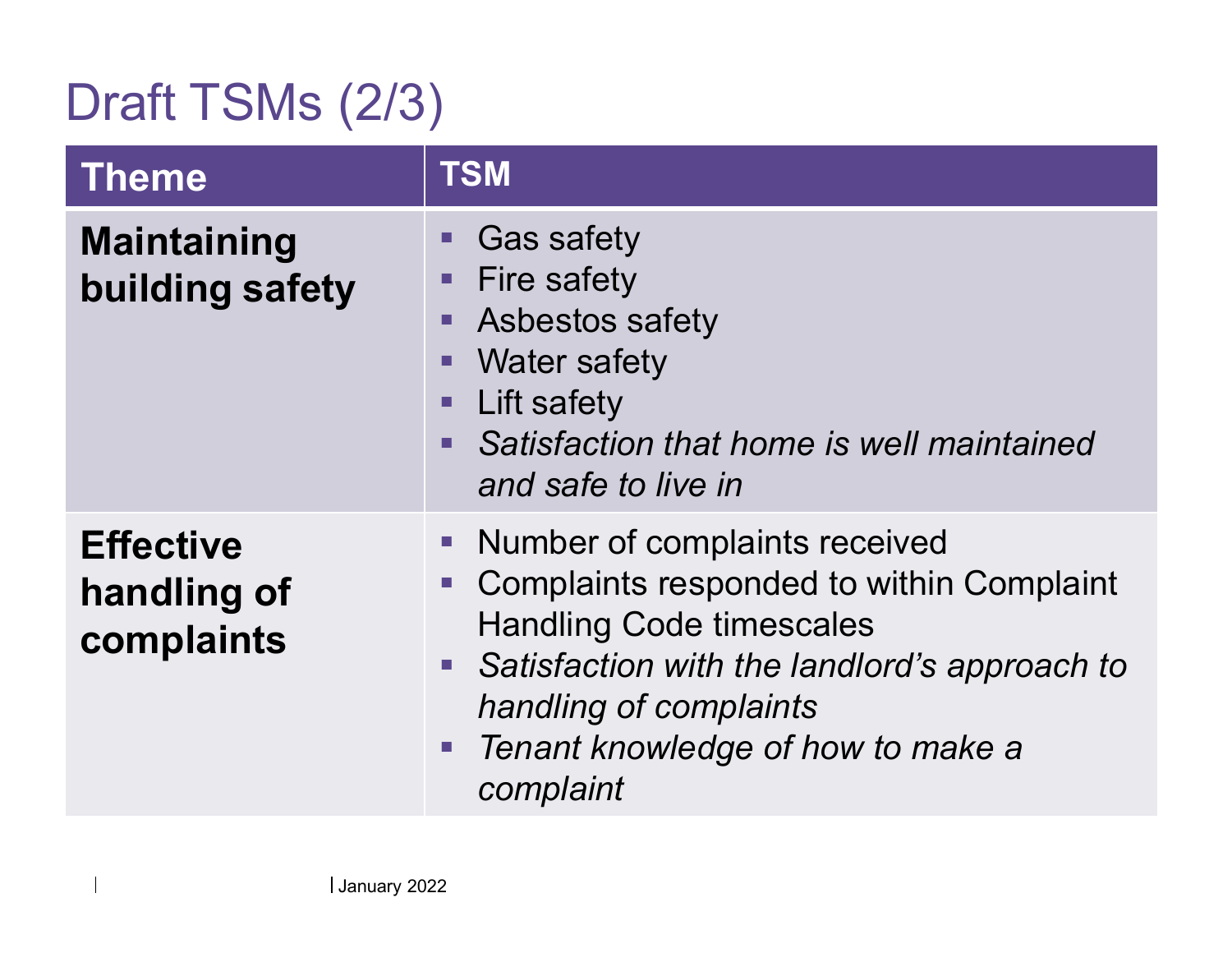## Draft TSMs (3/3)

| <b>Theme</b>                                      | <b>TSM</b>                                                                                                                                                                                                                                                                                                                                                              |
|---------------------------------------------------|-------------------------------------------------------------------------------------------------------------------------------------------------------------------------------------------------------------------------------------------------------------------------------------------------------------------------------------------------------------------------|
| <b>Respectful and</b><br>helpful engagement       | Satisfaction that the landlord listens to<br>$\blacksquare$<br>views and acts on them<br>Satisfaction that the landlord keeps<br>$\blacksquare$<br>tenants informed about things that matter<br>to them<br>Agreement that the landlord treats<br>tenants fairly and with respect                                                                                        |
| <b>Responsible</b><br>neighbourhood<br>management | Number of anti-social behaviour cases<br>Satisfaction that the landlord keeps<br>$\mathcal{L}_{\mathcal{A}}$<br>communal areas clean, safe and well<br>maintained<br>Satisfaction that the landlord makes a<br>$\overline{\phantom{a}}$<br>positive contribution to neighbourhoods<br>Satisfaction with the landlord's approach<br>to handling of anti-social behaviour |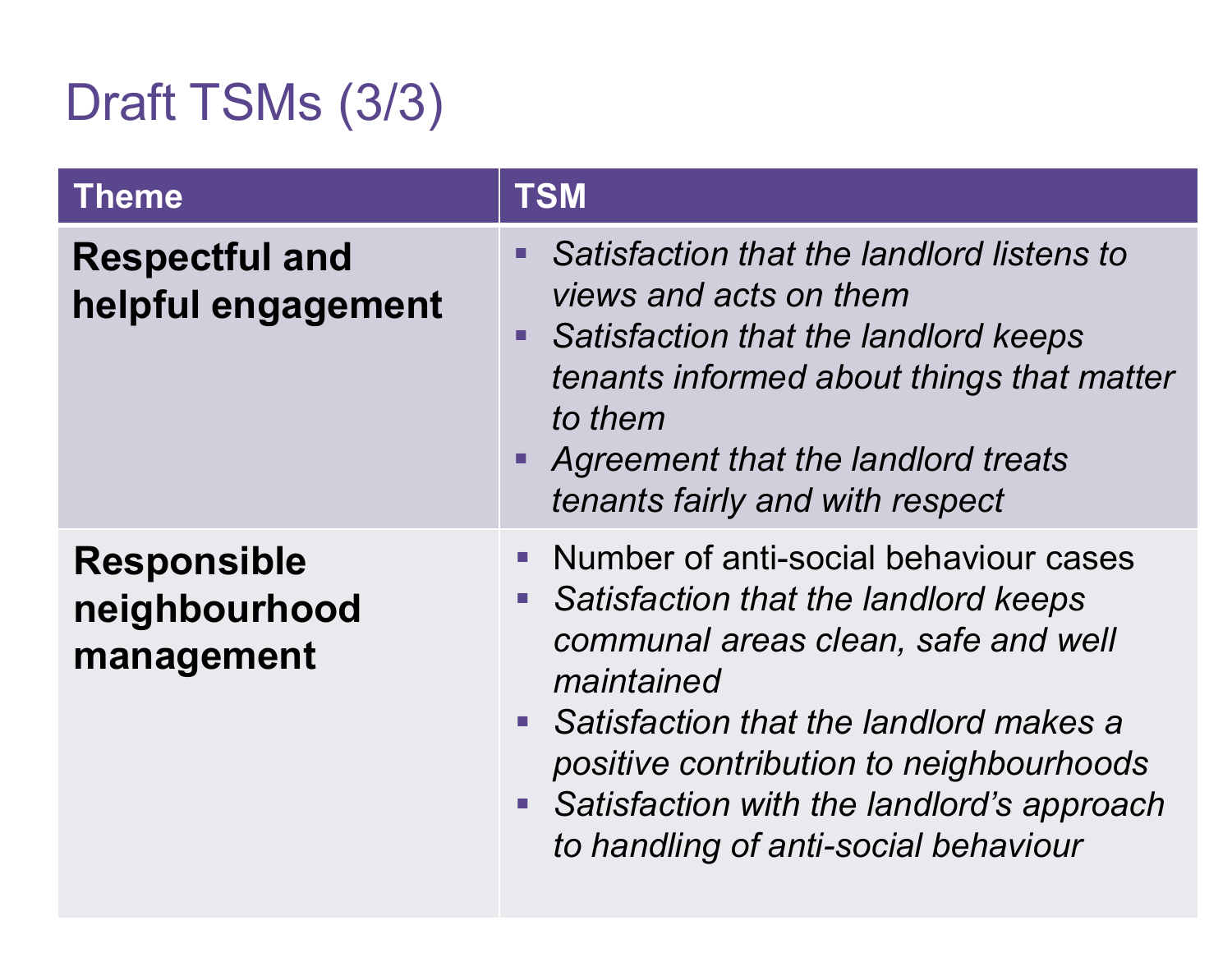#### Proposed technical requirements

- **Information required to calculate TSMs**
- **Level of reporting registered group basis**
- Relevant properties LCRA and LCHO
- Reporting dates and periods April to March financial year for large providers, more flexibility for smaller providers
- Small providers- proportionate and risk-based approach, recognising additional burden on smaller providers of "one size fits all" approach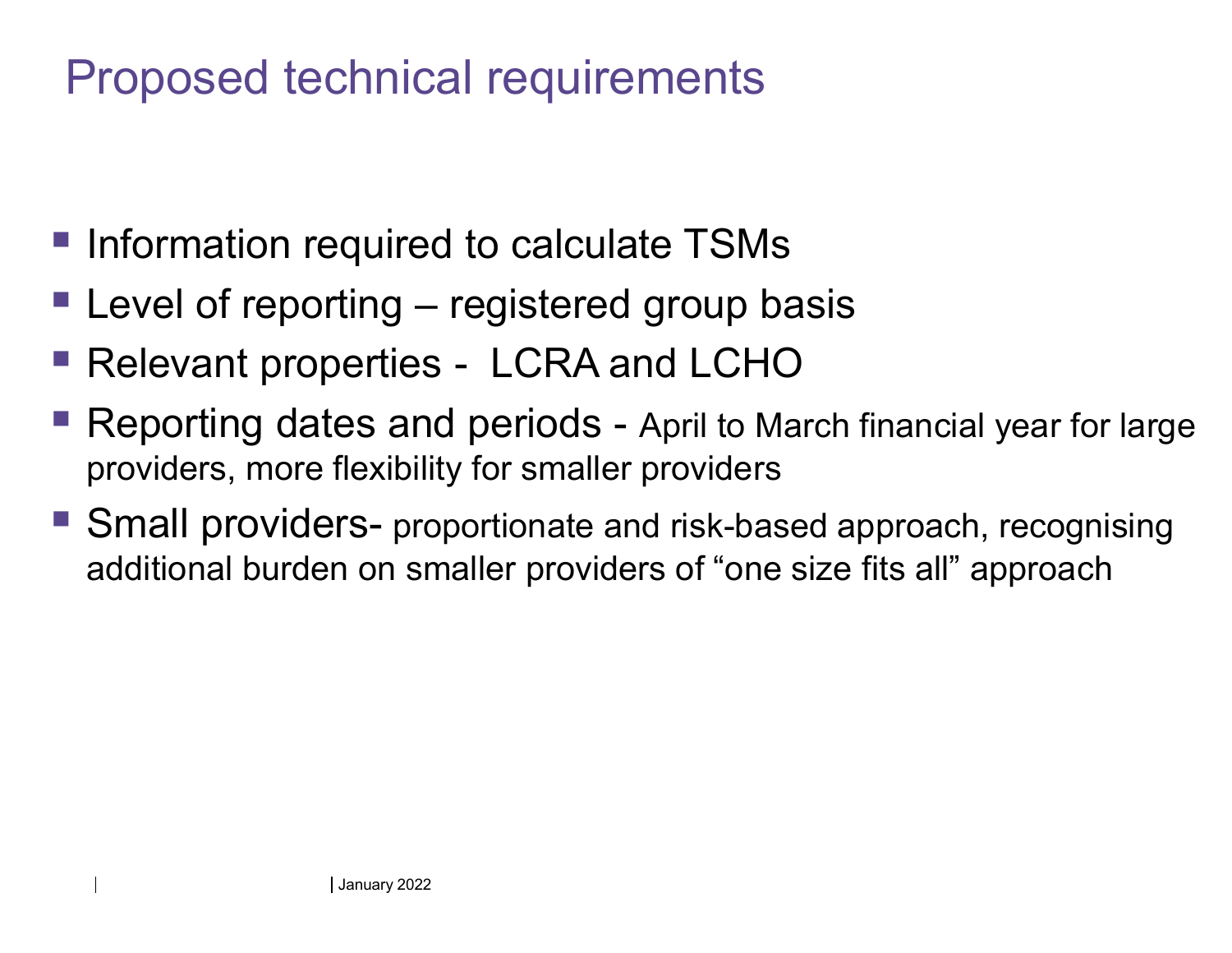#### Proposed tenant survey requirements

- **Perception survey**
- **Survey frequency and timing**
- **Tenants to include**
- **Representative sample of tenants**
- Collection methods permitted
- Either inhouse or outsourced survey
- **Prescribed question wording and response scales**
- **Publish summary of survey approach**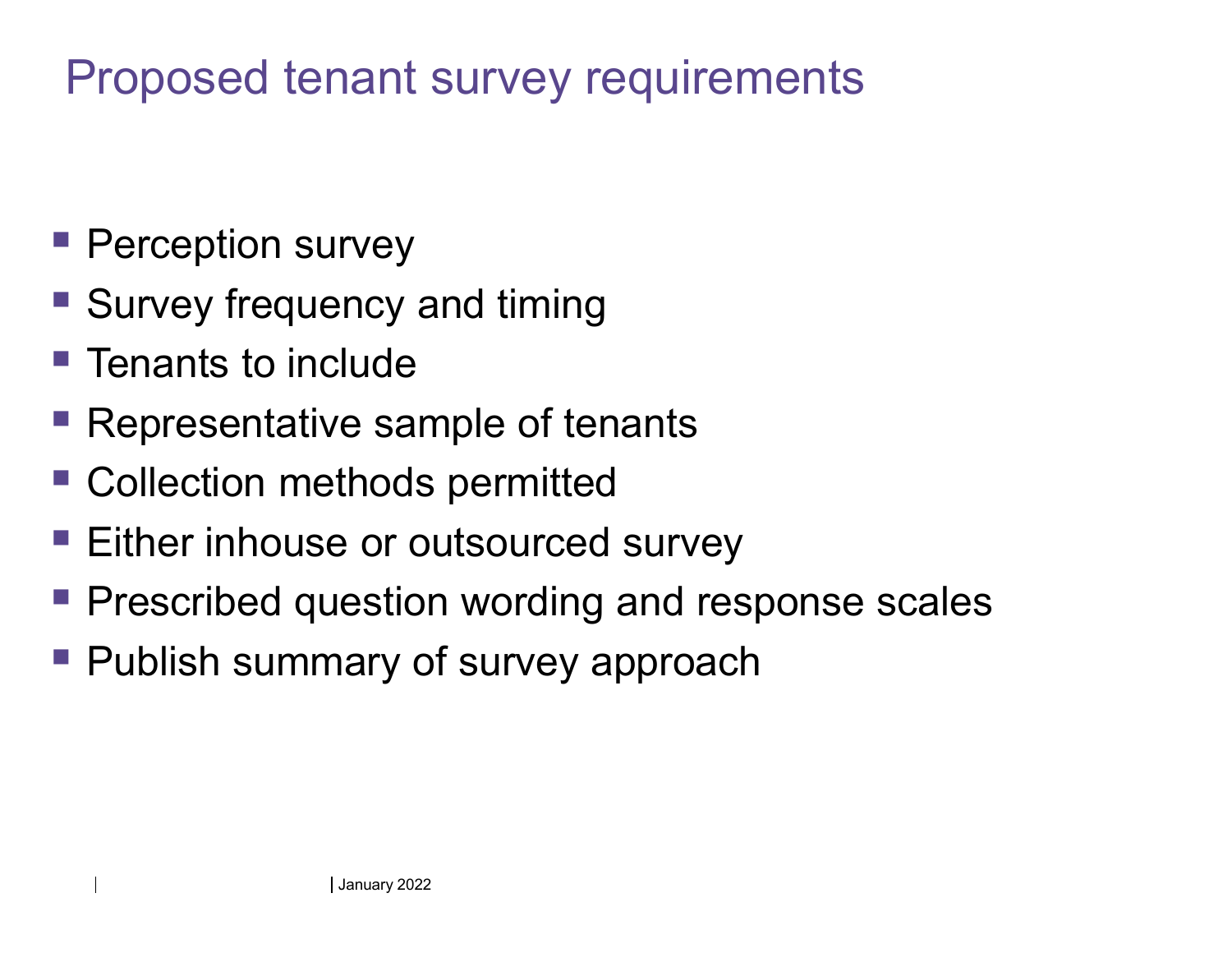#### Draft guidance about submission of TSM data to the regulator

We will:

- • Specify the TSM information registered providers are required to submit, the timeframe and the form in which it must be submitted
- $\bullet$  Collate TSM information submitted to us by large providers and publish results annually
- $\bullet$ TSM information will be one source of regulatory intelligence
- $\bullet$ Submission of late, incomplete or inaccurate TSM information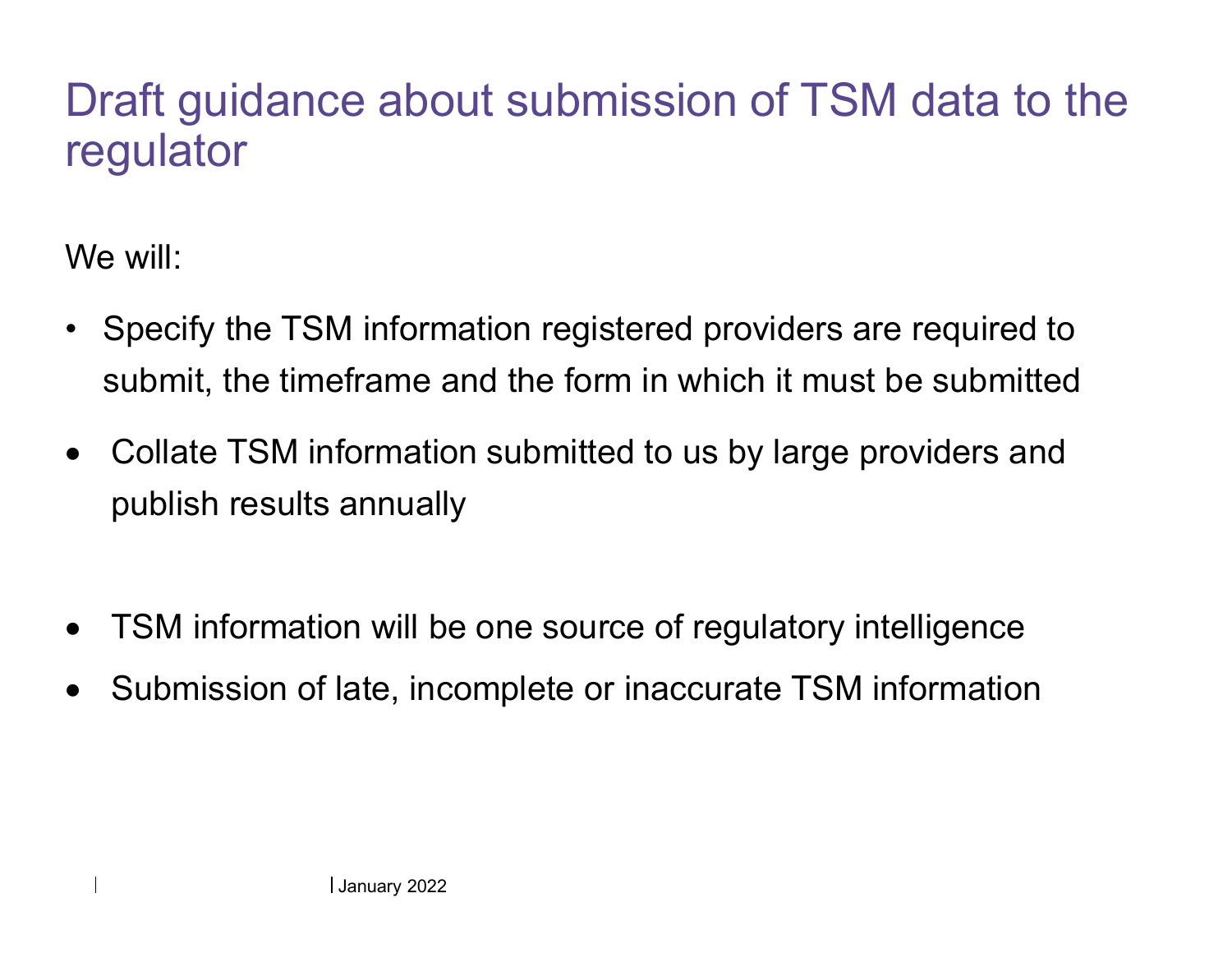## Regulatory Impact Assessment (RIA)

- • Proportionate RIA which:
	- $\bullet$ outlines policy options considered
	- **estimates additional burden on different provider types**  $\bullet$
	- $\bullet$ details the preferred policy option and rationale
	- includes impact on small providers and local authority providers  $\bullet$
- • Considers additional costs for providers:
	- $\bullet$ **Transitional**
	- $\bullet$ Tenant perception survey
	- •Wider non-survey
- • Potential for differential burden based on provider size, fixed costs and requirements to meet levels of statistical significance
- $\bullet$ Additional total cost of preferred policy option for providers £40M
- Revisit RIA following consultation and use feedback to further expand the  $\bullet$ evidence base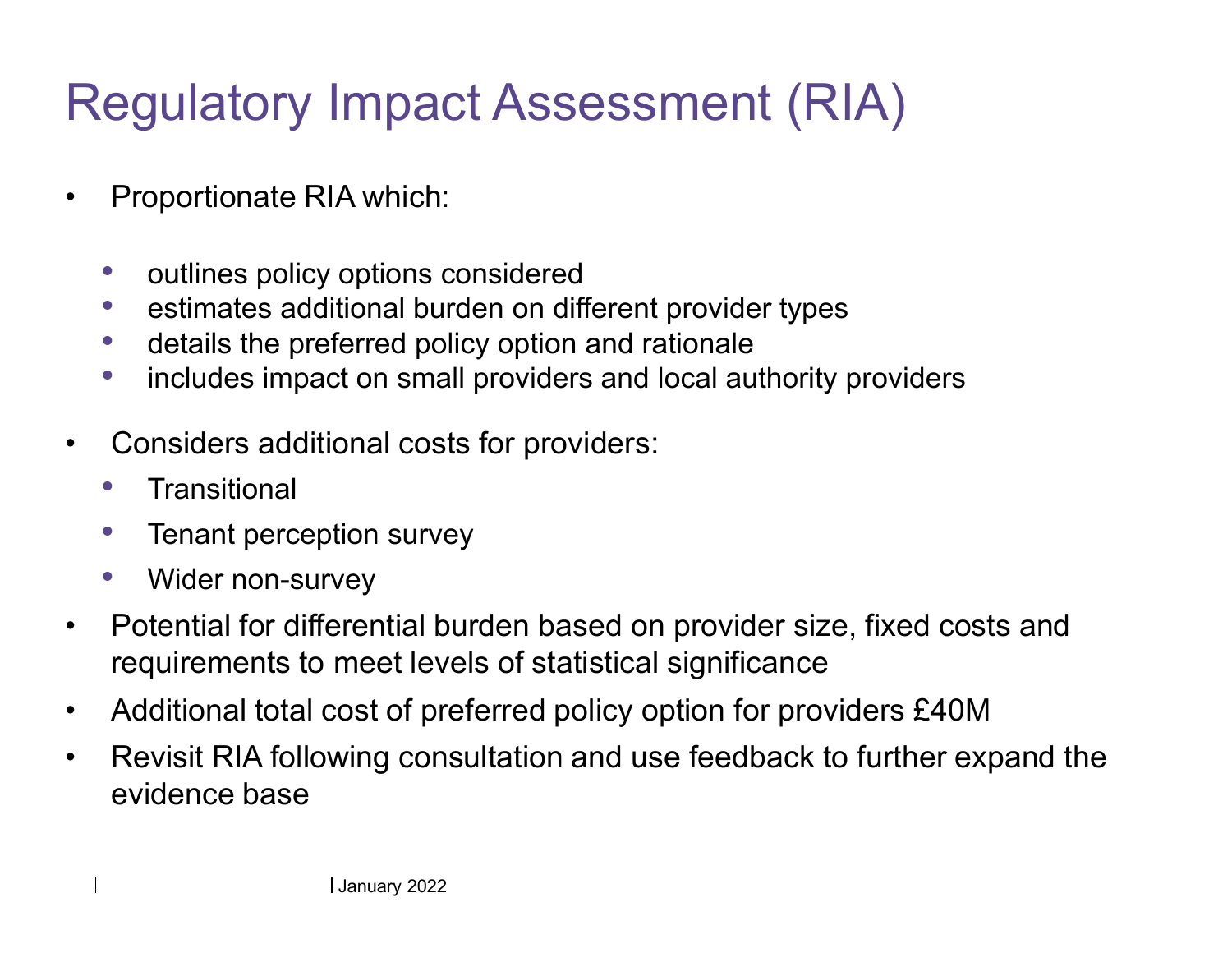## Equality Impact Assessment (EQIA)

- $\bullet$  We have considered the potential impact of our proposals on people who share one or more protected characteristics
- $\bullet$  Where we have identified a potential equality impact, we have assessed whether it is likely to be positive, negative or neutral
- $\bullet$  We invite feedback on draft EQIA and will revisit it following consultation and use feedback to further expand the evidence base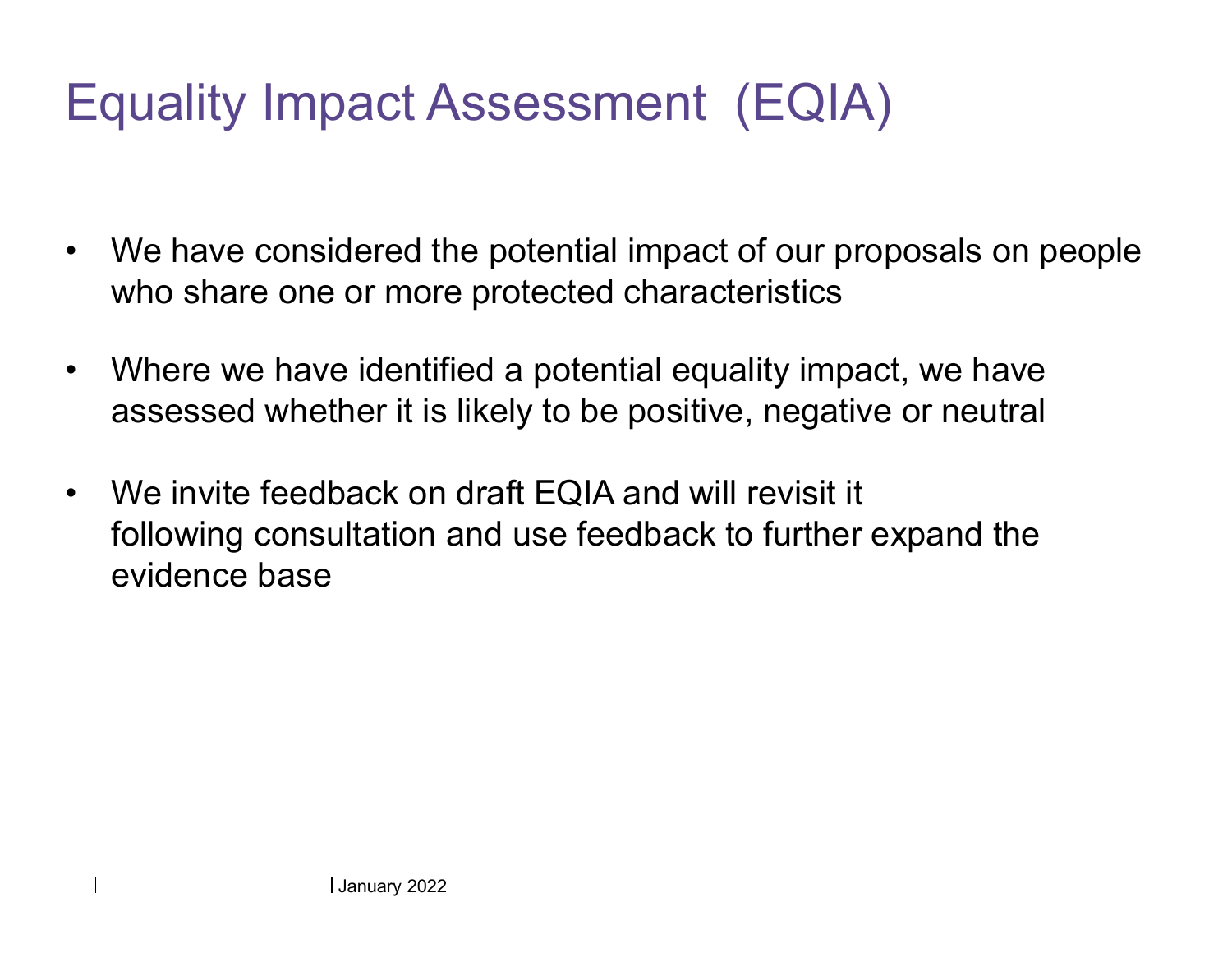## How to take part in the TSM consultation

- • Review consultation documents on RSH web page, including a summary of the consultation document
- • Respond to the consultation questions online, or if preferred email response to RSH's consultation email inbox or send it to our Leeds office